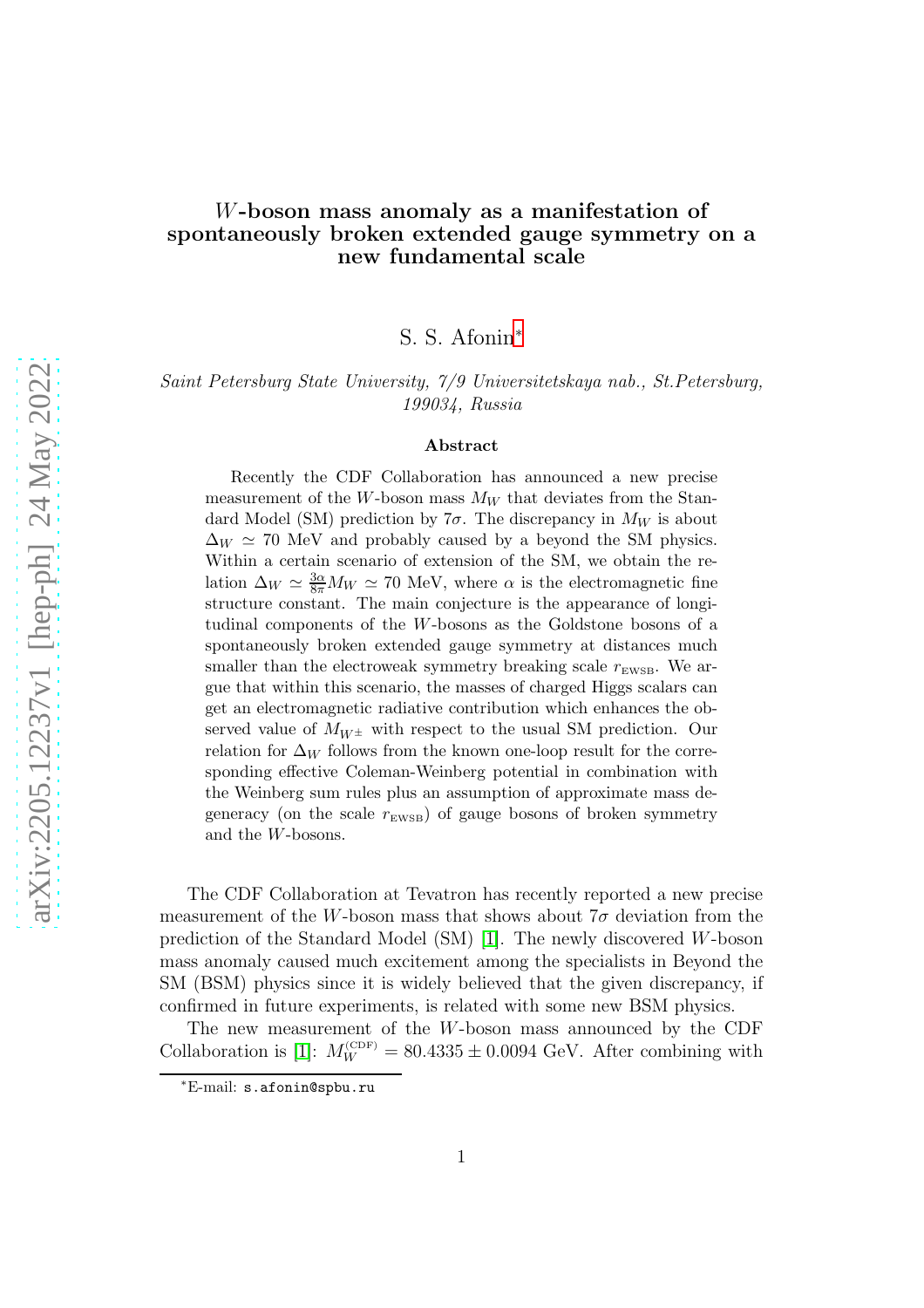previous Tevatron measurement of  $M_W$ , the following final Tevatron result was reported [\[1\]](#page-7-0),

<span id="page-1-0"></span>
$$
M_W^{\text{(Text)}} = 80.4274 \pm 0.0089 \text{ GeV}.
$$
 (1)

This value exceeds the SM expectation [\[2\]](#page-7-1),

<span id="page-1-1"></span>
$$
M_W^{(\text{SM})} = 80.357 \pm 0.006 \text{ GeV},\tag{2}
$$

by

<span id="page-1-2"></span>
$$
\Delta_W = 70 \pm 11 \text{ MeV}.\tag{3}
$$

The result [\(1\)](#page-1-0) can be also combined with other previous measurements of  $M_W$  by LEP2, LHC and LHCb experiments, the SM prediction [\(2\)](#page-1-1) may be updated as well. All these variations are able to change the estimate of discrepancy [\(3\)](#page-1-2) at the level of 10% (for instance, the updated central values obtained in the global fit of Ref. [\[3\]](#page-7-2) are  $M_W^{(exp)} = 80.413$  GeV and  $M_W^{(SM)} = 80.350 \text{ GeV}$ . It is seen thus that the anomaly in the W-boson mass is certainly present. A more convincing argumentation is given in the original paper [\[1\]](#page-7-0).

Not surprisingly, the very recent publication by the CDF Collaboration has already caused an avalanche of theoretical papers explaining the observed W-boson mass anomaly with the aid of some tantalizing new BSM physics (see, e.g.,  $[4-6]$  $[4-6]$  and numerous references therein). Most of proposals seems to be centered around the idea of introducing additional fundamental scalar particles, typically a new multiplet of Higgs bosons, which can contribute to the W-boson mass.

We will try to approach the problem partly against this mainstream. Our basic observation is that the magnitude of mass anomaly [\(3\)](#page-1-2),  $\Delta_W \simeq$  $0.001M_W$ , is of the order of a typical first quantum correction in QED, i.e., of the order of  $\mathcal{O}(\alpha/\pi)$ , where  $\alpha \approx 1/137$  is the fine structure constant (for example, the famous anomalous magnetic moment of electron, in the first approximation, is  $a_e = \frac{\alpha}{2\pi} \approx 0.001$ ). This observation suggests that  $\Delta_W$  may have mainly electromagnetic origin and the given electromagnetic correction was missed in the previous SM predictions. Then the question is how this electromagnetic contribution arises? In the given Letter, we propose a possible mechanism that leads to the quantitative prediction [\(3\)](#page-1-2).

We will consider the electromagnetic correction  $\Delta_W$  as an effect arising at distances less (possibly, much less) than the Electroweak Symmetry Breaking (EWSB) scale,  $r_{\text{EWSB}} \simeq (246 \text{ GeV})^{-1}$ , due to certain BSM physics to be guessed. Our working option for this BSM physics at distances  $r \ll$  $r_{\text{EWSB}}$  will be the following: Along with the standard triplet of gauge bosons  $(W^+, W^-, W^0)$  there exists the second triplet  $(W'^+, W'^-, W'^0)$  and together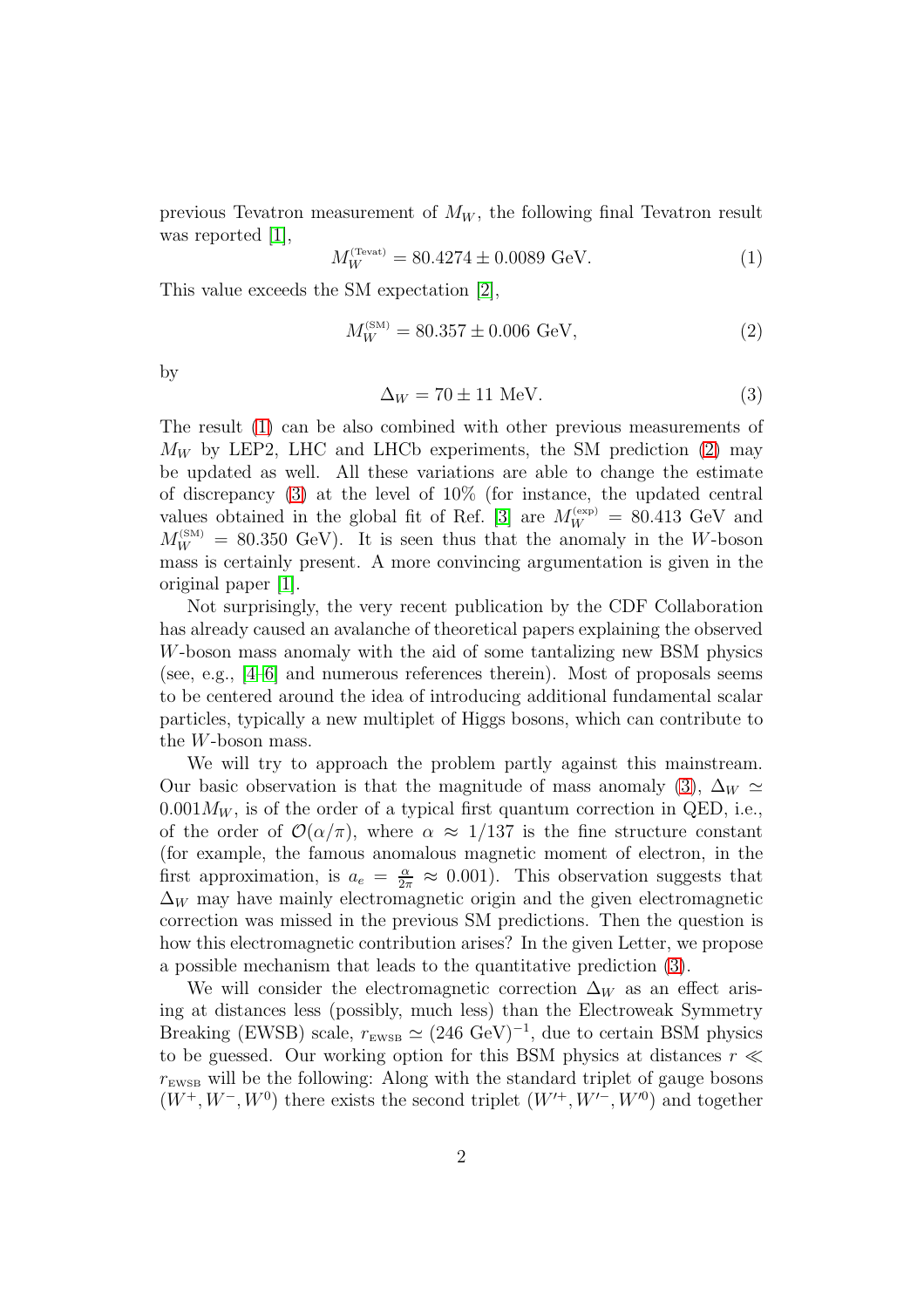they are the gauge bosons of extended  $SU(2)_L \times SU(2)_R \sim SO(4)$  gauge symmetry. We suppose further that the triplet of Higgs scalars  $(\phi^+, \phi^-, \phi^0)$  which is eaten by  $(W^+, W^-, W^0)$  on the scale  $r_{\text{EWSB}}$  due to the Higgs mechanism, on a "truly fundamental" level, represents actually the triplet of Goldstone bosons of spontaneously broken  $SU(2)_R$  part (or the  $SO(4)/SO(3)$  coset) of fundamental symmetry.

Within this scenario, we suggest that the charged scalars  $\phi^+$  and  $\phi^-$  can get an electromagnetic contribution to the mass via the radiative corrections,  $\Delta M_{\phi} = M_{\phi^{\pm}} - M_{\phi^0} > 0$ . This mass difference remains at larger distances,  $r \gtrsim r_{\text{EWSB}}$ , and, via the Higgs mechanism, eventually translates into

$$
\Delta M_{\phi} = \Delta M_W = M_{W^{\pm}} - M_{W^0}.
$$
\n(4)

The given effect, not taken into account in the SM quantitative predictions, leads then to the observed mass anomaly [\(3\)](#page-1-2),

$$
\Delta_W = \Delta M_W,\tag{5}
$$

which seems to be unaffected by the mixing of  $W^0$  with the B-boson of  $U(1)_Y$ gauge part in the SM.

For the overall consistency of our scenario we need to assume the existence of some mechanism that makes the  $W'$ -bosons unobservable or perhaps practically indistinguishable from the W-bosons on the EWSB scale. The latter is hinted at by our final result: The value of  $\Delta_W$  in [\(3\)](#page-1-2) will be reproduced if  $M_{W'} \simeq M_W$ .

Consider the two-point correlation functions of vector currents coupled to the  $W$  and  $W'$  bosons,

<span id="page-2-1"></span>
$$
\langle J_V^{\mu} J_V^{\nu} \rangle = (q^2 \eta^{\mu\nu} - q^{\mu} q^{\nu}) \Pi_V(q^2), \qquad V = W, W'. \tag{6}
$$

The difference of correlators  $(\Pi_{W'} - \Pi_W)$  represents an order parameter for the assumed spontaneous symmetry breaking. At large Euclidean momenta  $Q^2 = -q^2$ , one can write the standard Operator Product Expansion (OPE) for  $\Pi_V(Q^2)$ . In the field theories based on vector interactions with (initially) massless fermions, it is natural to expect that the first contribution to  $(\Pi_{W'}(Q^2) - \Pi_W(Q^2))$  arises from four-fermion operators. The case of spontaneous CSB in massless QCD represents a canonical example [\[7\]](#page-8-1). Since the four-fermion operators have the mass dimension 6, the OPE leads then to the behavior

<span id="page-2-0"></span>
$$
\left(\Pi_{W'}(Q^2) - \Pi_W(Q^2)\right)_{Q^2 \to \infty} \sim \frac{1}{Q^6}.\tag{7}
$$

The validity of [\(7\)](#page-2-0) will be crucial for our scheme.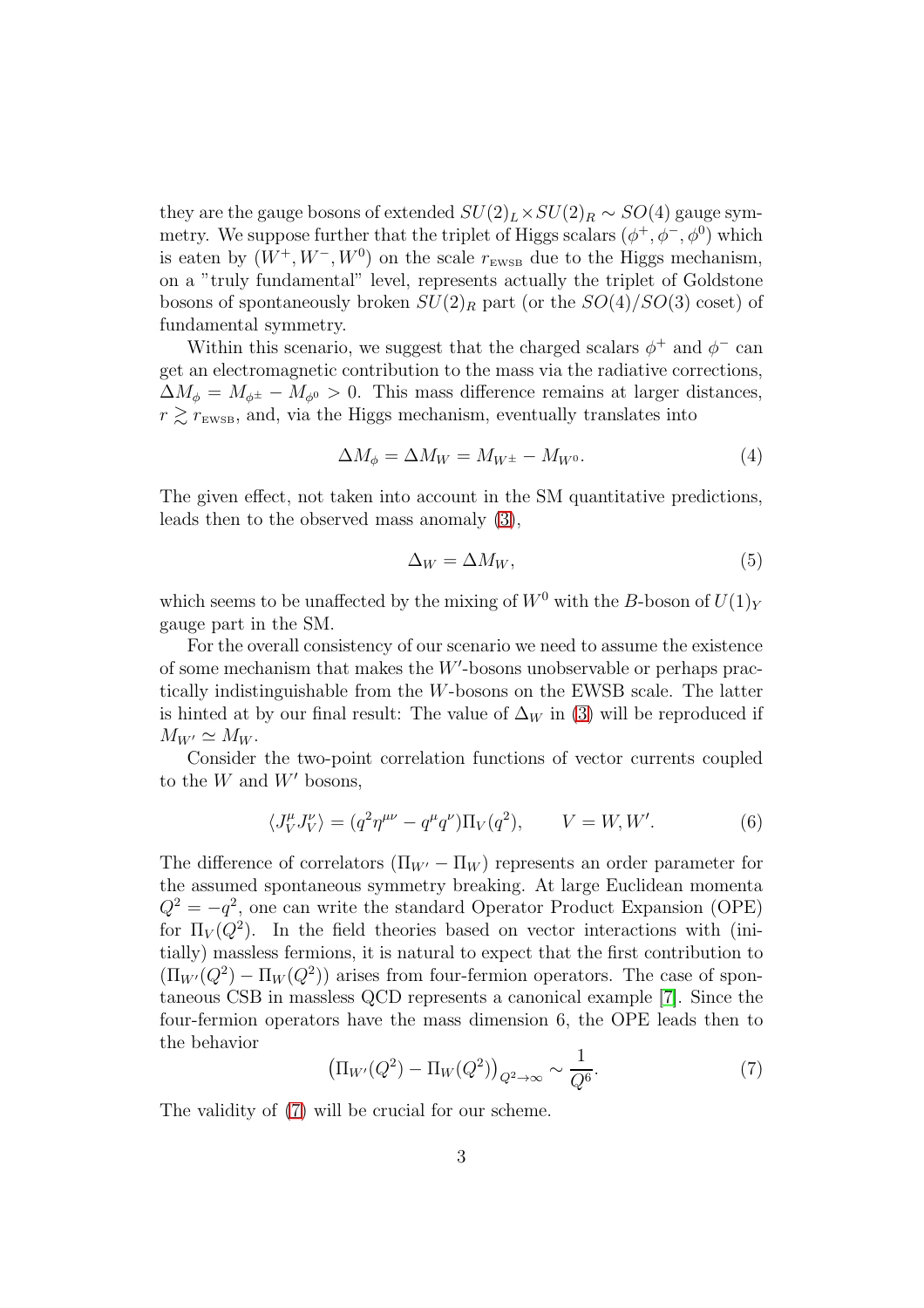Next we apply the method of Weinberg sum rules [\[8\]](#page-8-2). This method is based on saturation of correlators by a narrow resonance contribution plus perturbative continuum equal for both correlators. Omitting the irrelevant subtraction constant, the Weinberg ansatz is

<span id="page-3-1"></span>
$$
\Pi_W(Q^2) = \frac{F_W^2}{Q^2 + M_W^2} + \text{Continuum},\tag{8}
$$

<span id="page-3-2"></span>
$$
\Pi_{W'}(Q^2) = \frac{F_{W'}^2}{Q^2 + M_{W'}^2} + \frac{F_{\phi}^2}{Q^2} + \text{Continuum.}
$$
\n(9)

The corresponding decay constants in residues are defined by

$$
\langle 0|J_V^{\mu}|V\rangle = F_V M_V \epsilon^{\mu}, \qquad V = W, W', \qquad (10)
$$

<span id="page-3-0"></span>
$$
\langle 0|J_{W'}^{\mu}|\phi\rangle = iq^{\mu}F_{\phi}.
$$
\n(11)

Here  $\epsilon^{\mu}$  denotes the polarization vector and  $\phi$  is the triplet of Goldstone Higgs bosons of spontaneously broken  $SU(2)_R$  symmetry. The parametrization [\(11\)](#page-3-0) emerges by virtue of the Goldstone theorem. Substituting [\(8\)](#page-3-1) and [\(9\)](#page-3-2) into [\(7\)](#page-2-0) we get the relations

<span id="page-3-3"></span>
$$
F_W^2 - F_{W'}^2 = F_\phi^2, \qquad M_W F_W = M_{W'} F_{W'}.
$$
\n(12)

The relations [\(12\)](#page-3-3) are in one-to-one correspondence with the old Weinberg sum rules [\[8\]](#page-8-2), in which the vector  $\rho$ , axial  $a_1$  and pseudoscalar  $\pi$  mesons play the role of  $W$ ,  $W'$  and  $\phi$ , correspondingly.

Initially, the Goldstone bosons  $\phi^{\pm}$  and  $\phi^{0}$  are degenerate in mass. But one can expect that the photon loops will generate a potential, hence, an electromagnetic mass term for  $\phi^{\pm}$  resulting in a mass splitting  $\Delta M_{\phi} = M_{\phi^{\pm}} M_{\phi^0}$ . The calculation of  $\Delta M_{\phi}$  in our scenario is the same as the calculation of electromagnetic mass difference of pseudogoldstone  $\pi$ -mesons,  $\Delta M_{\pi}$  =  $M_{\pi^{\pm}} - M_{\pi^0}$ . The one-loop result for the latter is well known,

<span id="page-3-4"></span>
$$
M_{\pi^{\pm}}^2 - M_{\pi^0}^2 = \frac{3\alpha}{8\pi F_{\pi}^2} \int_0^{\infty} dQ^2 Q^2 \left[ \Pi_A(Q^2) - \Pi_V(Q^2) \right],\tag{13}
$$

where  $\Pi_V$  and  $\Pi_A$  are the vector and axial correlators defined as in [\(6\)](#page-2-1). The result [\(13\)](#page-3-4) was first derived in 1967 [\[9\]](#page-8-3) using the current algebra techniques. The modern derivation is based on the method of effective action. The calculation of the corresponding Coleman-Weinberg potential leading to [\(13\)](#page-3-4) is nicely reviewed in [\[10\]](#page-8-4). Importantly, this derivation shows that the relation [\(13\)](#page-3-4) represents actually a particular case of a more general result: The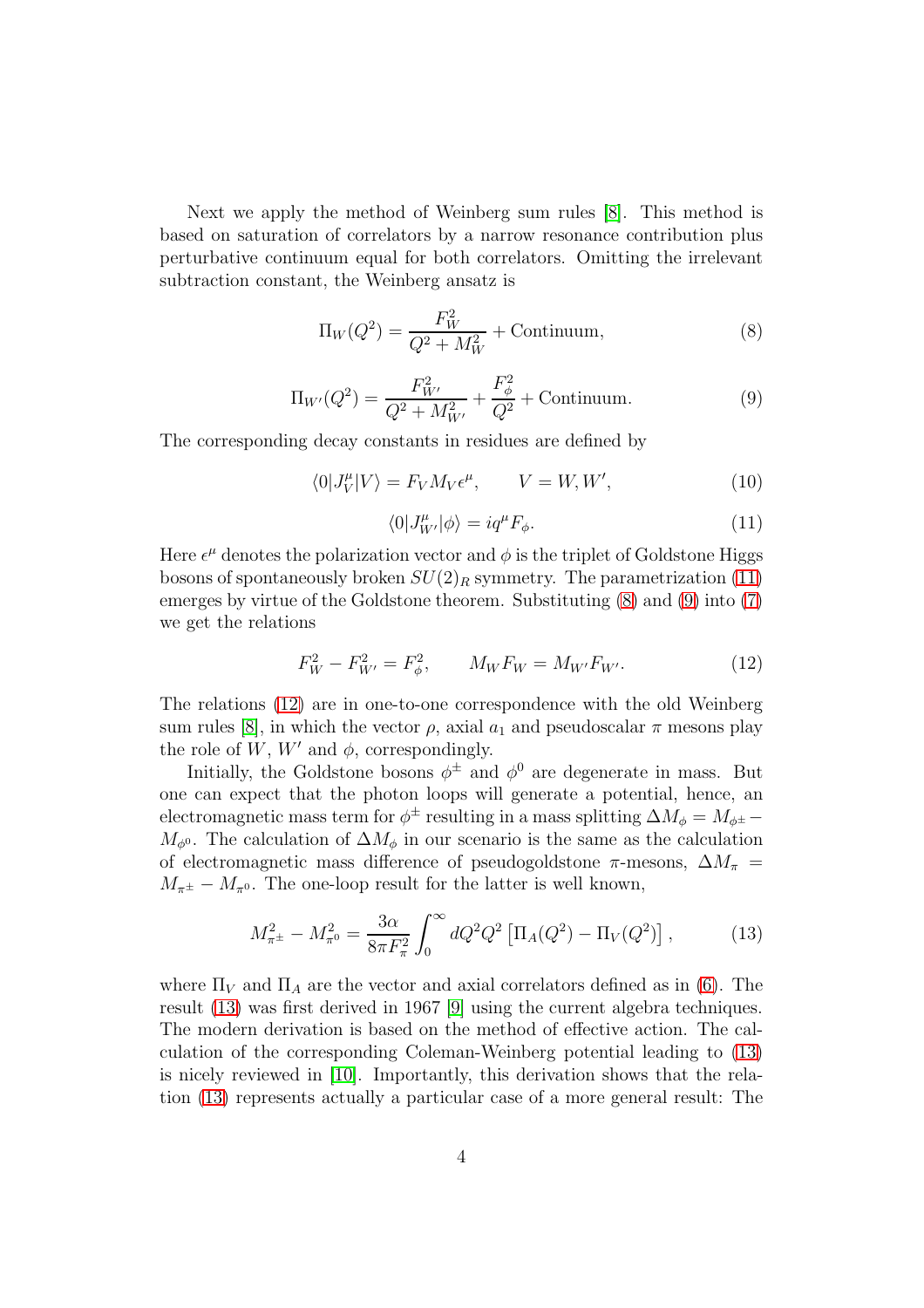one-loop radiative correction to the mass of charged Goldstone bosons is proportional to  $\int dQ^2 Q^2(\Pi_{\rm br} - \Pi_{\rm unbr})$ , where  $\Pi_{\rm br}$  and  $\Pi_{\rm unbr}$  are the two-point correlators of currents corresponding to broken and unbroken generators of spontaneously broken global symmetry. This is exploited, in particular, in the  $SO(5)/SO(4)$  scenario of the composite Nambu-Goldstone Higgs boson to generate the Higgs mass via radiative corrections from hypothetical BSM strong sector (a pedagogical review is given in Ref. [\[10\]](#page-8-4)).

Using  $(7)-(9)$  $(7)-(9)$  with the replacements mentioned after  $(12)$ , one arrives at the relation by Das et al. [\[9\]](#page-8-3),

<span id="page-4-0"></span>
$$
M_{\pi^{\pm}}^2 - M_{\pi^0}^2 = \frac{3\alpha}{4\pi} \frac{M_{a_1}^2 M_{\rho}^2}{M_{a_1}^2 - M_{\rho}^2} \log\left(\frac{M_{a_1}^2}{M_{\rho}^2}\right).
$$
 (14)

It should be emphasized that the convergence in [\(13\)](#page-3-4) is provided by the asymptotic behavior [\(7\)](#page-2-0) for  $(\Pi_A(Q^2) - \Pi_V(Q^2))$ . The positivity of [\(14\)](#page-4-0) follows from the fact that the radiative corrections align the vacuum along the direction preserving the  $U(1)$  gauge symmetry, i.e.,  $\langle \pi^+ \rangle = \langle \pi^- \rangle = 0$  in the minimized pion potential, so that the photon remains massless.

It is important to note that the relation [\(14\)](#page-4-0) was derived in the limit of massless pions. When the quark masses are turned on, both  $\pi^{\pm}$  and  $\pi^{0}$  get a mass becoming pseudogoldstone bosons. The difference  $\Delta M_\pi$  =  $M_{\pi^\pm}$  −  $M_{\pi^0}$ , however, remains dominated by the electromagnetic correction. This means that the electromagnetic pion mass difference [\(14\)](#page-4-0) arises at distances much smaller than the scale of spontaneous CSB in QCD,  $r_{\text{CSB}} \simeq 0.2$  fm. At distances  $r \ll r_{\text{CSB}}$  the pion can be considered as effectively massless. Assuming  $M_{\pi^{\pm}} - M_{\pi^0} \ll M_{\pi}$ , where  $M_{\pi} = M_{\pi^{\pm}}$  or  $M_{\pi} = M_{\pi^0}$ , we can write  $M_{\pi^{\pm}}^2 - M_{\pi^0}^2 \simeq 2M_{\pi} \Delta M_{\pi}$  and get the observable value of  $\Delta M_{\pi}$  substituting into

<span id="page-4-2"></span>
$$
\Delta M_{\pi} \simeq \frac{3\alpha}{8\pi} \frac{M_{a_1}^2 M_{\rho}^2}{M_{\pi}(M_{a_1}^2 - M_{\rho}^2)} \log\left(\frac{M_{a_1}^2}{M_{\rho}^2}\right),\tag{15}
$$

the observable values of meson masses measured at larger distances, where the meson masses arise from a confinement mechanism. Essentially the same trick we are going to use for calculation of  $\Delta M_W = M_{W^{\pm}} - M_{W^0}$ .

Under our assumptions, we are ready now to write the answer for  $M_{\phi^{\pm}}^2$  –  $M_{\phi^0}^2$  directly from [\(14\)](#page-4-0),

<span id="page-4-1"></span>
$$
M_{\phi^{\pm}}^2 - M_{\phi^0}^2 = \frac{3\alpha}{4\pi} \frac{M_{W'}^2 M_W^2}{M_{W'}^2 - M_W^2} \log\left(\frac{M_{W'}^2}{M_W^2}\right). \tag{16}
$$

It should be noted that, if our assumptions are true, the relation [\(16\)](#page-4-1) can turn out to be much more precise than [\(14\)](#page-4-0). Indeed, the relation [\(14\)](#page-4-0) was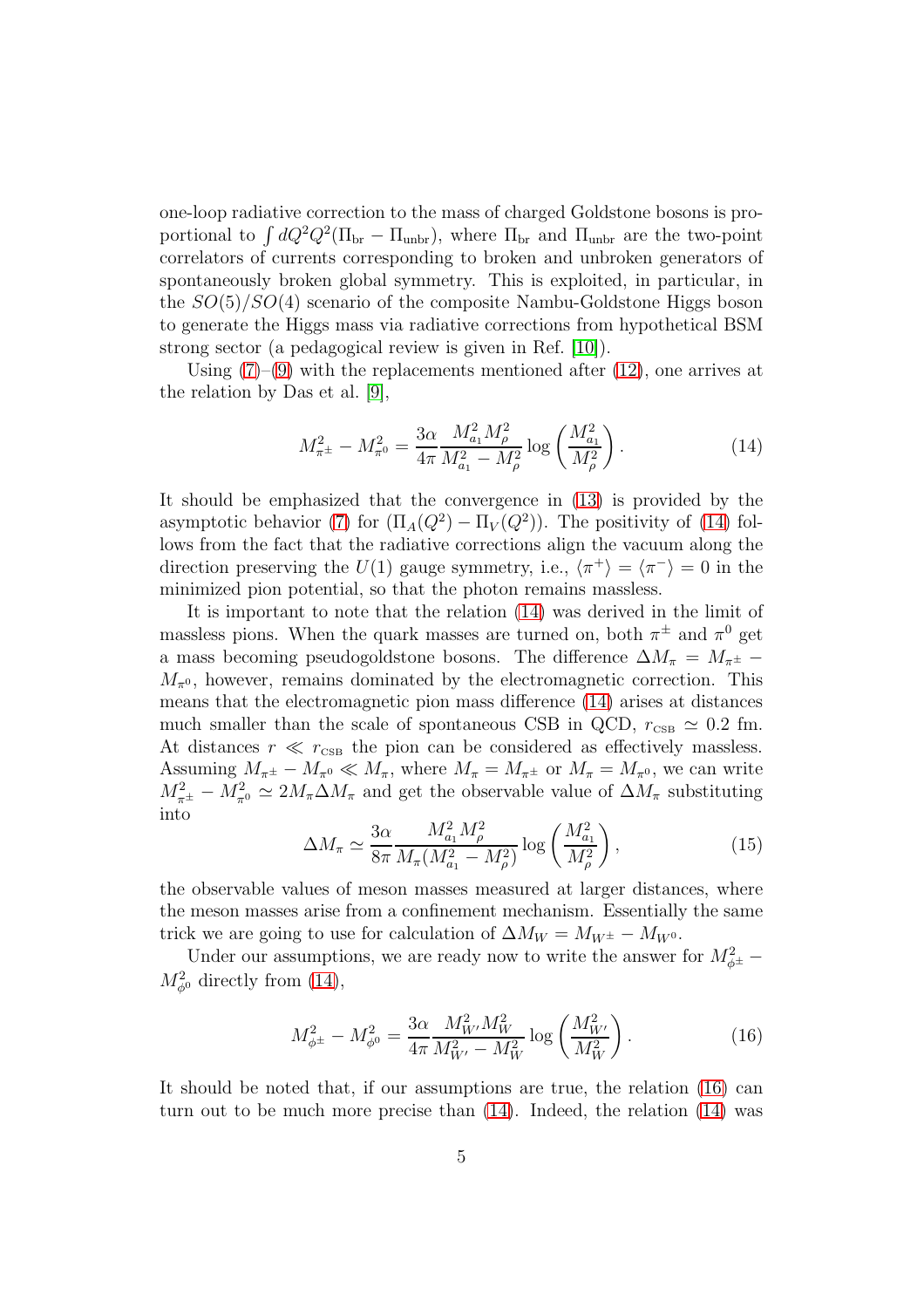derived using two rough approximations — infinitely narrow decay width and neglecting contributions of radial excitations. The real  $\rho$  and  $a_1$  mesons, however, are broad resonances for which the ratio  $\Gamma/M$  is not small:  $\Gamma_{\rho} \approx$ 150 MeV,  $M_\rho \approx 775$  MeV,  $\Gamma_{a_1} \approx 420$  MeV,  $M_{a_1} \approx 1230$  MeV [\[2\]](#page-7-1). Quite surprisingly, the theoretical prediction from [\(15\)](#page-4-2),  $\Delta M_{\pi}^{(\text{th})} \approx 5.8 \text{ MeV}$ , agrees reasonably with the experimentally measured value,  $\Delta M_{\pi}^{\text{(exp)}} \approx 4.6 \text{ MeV}$  [\[2\]](#page-7-1). Concerning the second approximation, the  $\rho$  and  $a_1$  mesons, as all hadrons, are composite systems of quarks bound by strong interactions and this leads to the existence of towers of radially excited  $\rho$  and  $a_1$  mesons which are listed in the Particle Data [\[2\]](#page-7-1). These excited states contribute to the  $\rho$  and  $a_1$ analogues of correlators [\(8\)](#page-3-1) and [\(9\)](#page-3-2) via additional pole terms. The resulting modification of [\(14\)](#page-4-0) seems to improve the quantitative agreement between  $\Delta M_{\pi}^{(th)}$  and  $\Delta M_{\pi}^{(exp)}$  [\[11\]](#page-8-5). In the case under consideration, the ratio  $\Gamma_W/M_W$ is smaller by an order of magnitude and the W-boson, as a true elementary particle, does not have radial excitations.

Let us now motivate why we expect the fulfillment of the relation

<span id="page-5-1"></span>
$$
M_{W^{\pm}}^2 - M_{W^0}^2 \simeq M_{\phi^{\pm}}^2 - M_{\phi^0}^2. \tag{17}
$$

On the scales where the standard Higgs mechanism starts to work,  $\phi^{\pm}$  and  $\phi^{0}$ become the longitudinal components of  $W^{\pm}$  and  $W^{0}$  gauge bosons. The  $W^{\pm}$ -bosons produced in the CDF experiment at Tevatron are ultrarelativistic<sup>[1](#page-5-0)</sup>. It is easy to show that the longitudinal polarization  $\epsilon_L^{\mu}$  $_{\textrm{L}}^{\mu}$  of such a *W*-boson becomes increasingly parallel to its four-momentum  $k^{\mu} = (E_W, 0, 0, k)$  as k becomes large (see, e.g., the classical textbook [\[12\]](#page-8-6)),

$$
\epsilon_{\rm L}^{\mu}(k) = \frac{k^{\mu}}{M_W} + \mathcal{O}\left(\frac{M_W}{E_W}\right), \qquad k \to \infty.
$$
 (18)

Since the transverse polarizations  $\epsilon_{\perp}^{\mu}$  do not grow with k, one can show that the physics of ultrarelativistic W-boson is almost completely determined by its component  $\epsilon_{\mathrm{L}}^{\mu}$  $L^{\mu}$ : The amplitude for emission or absorption of such W-bosons becomes equal, at high energy, to the amplitude of emission or absorption of its longitudinal component. This statement constitutes the essence of important Goldstone boson equivalence theorem: A relativistically moving, longitudinally polarized massive gauge boson behaves as a Goldstone boson

<span id="page-5-0"></span><sup>&</sup>lt;sup>1</sup>They were produced in proton-antiproton collisions at a center of mass energy  $E_{\text{c.m.}}$  = 1.96 TeV [\[1\]](#page-7-0). One can estimate the average proper energy of each produced W-boson as  $E_W \simeq \frac{1}{3} \cdot \frac{1}{2} \cdot E_{c.m.} \approx 4M_W$ , where the factor of  $\frac{1}{3}$  takes into account that only one of three available quark-antiquark pairs produces the W-boson and  $\frac{1}{2}$  emerges from the well known experimental fact that the quark degrees of freedom carry about a half of momentum of ultrarelativistic nucleon.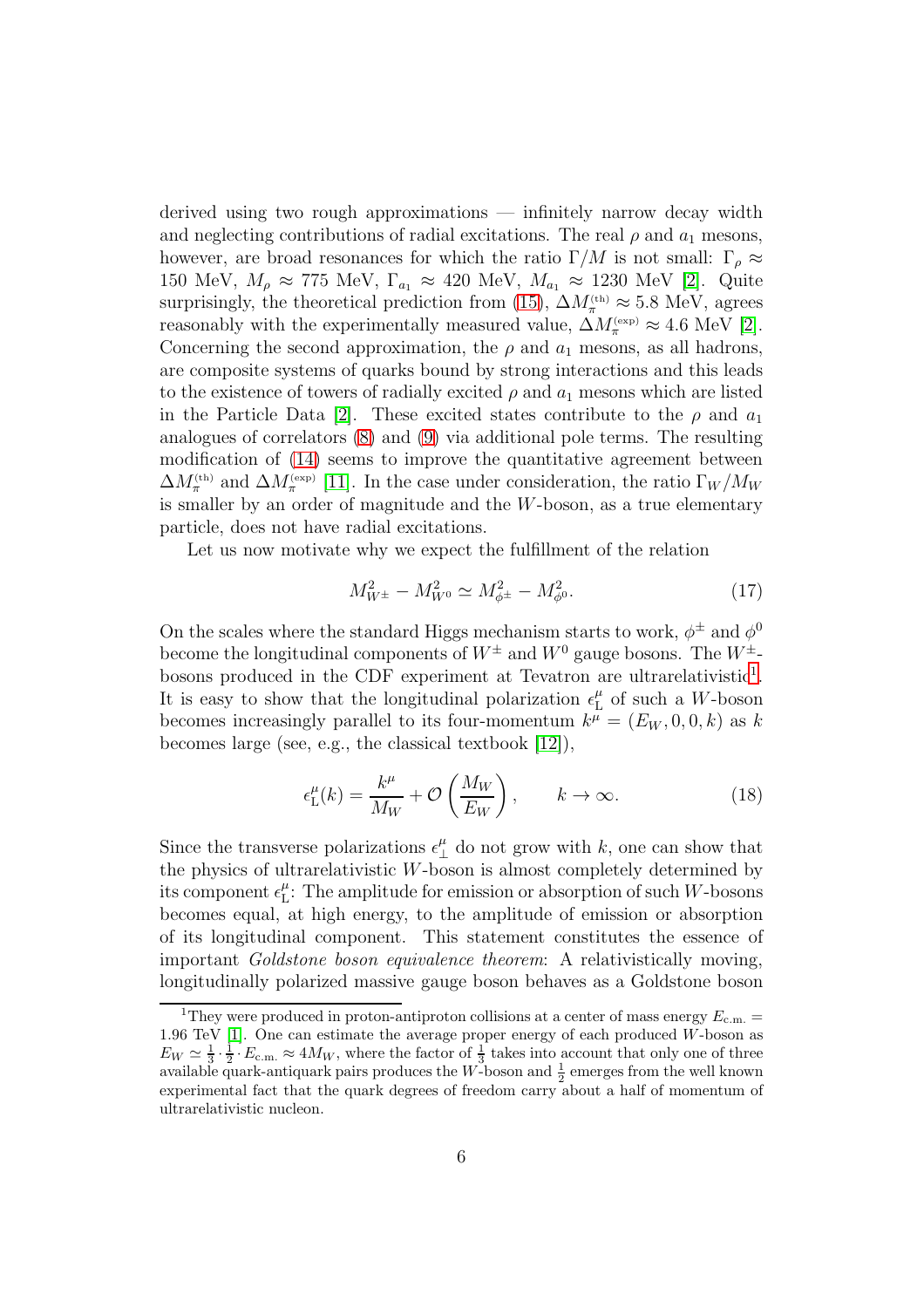that was eaten by the Higgs mechanism [\[12\]](#page-8-6). Since the mass of ultrarelativistic W-boson is also mostly determined by its longitudinal component  $\phi$ , we should expect the relation [\(17\)](#page-5-1).

Combining [\(16\)](#page-4-1) and [\(17\)](#page-5-1) we get the expression for  $M_{W^{\pm}}^2 - M_{W^0}^2$ . Since  $\Delta M_W = M_{W^{\pm}} - M_{W^0} \ll M_W$  one can write  $M_{W^{\pm}}^2 - M_{W^0}^2 \simeq 2 M_W \Delta M_W$ . The final result for  $\Delta M_W$  is

<span id="page-6-0"></span>
$$
\Delta M_W \simeq \frac{3\alpha}{8\pi} \frac{M_W M_{W'}^2}{M_{W'}^2 - M_W^2} \log\left(\frac{M_{W'}^2}{M_W^2}\right). \tag{19}
$$

As in the case of the pion analogue [\(15\)](#page-4-2), the relation [\(19\)](#page-6-0) is derived below the scale  $r_{\text{CSB}}^{(\text{weak})}$  where all particles are effectively massless. But the observable value of  $\Delta M_W$  at larger distances follows after substitution to [\(19\)](#page-6-0) the values of  $M_W$  and  $M_{W'}$  at larger distances, where they emerge due to the Higgs mechanism.

The relation [\(19\)](#page-6-0) contains only one unknown parameter  $M_{W'}$ . Another three unknown parameters  $F_W$ ,  $F_{W'}$  and  $F_{\phi}$  are canceled due to the sum rules [\(12\)](#page-3-3). As an educated guess, let us assume that  $M_{W'} = M_W$ . Using the limit  $\frac{\log x}{x-1} \to 1$  as  $x \to 1$  we obtain from [\(19\)](#page-6-0)

<span id="page-6-1"></span>
$$
\Delta M_W \simeq \frac{3\alpha}{8\pi} M_W. \tag{20}
$$

Substituting the experimental mass of W-boson, the relation  $(20)$  predicts  $\Delta M_W \simeq 70.0$  MeV. The given value is in perfect agreement with the observed discrepancy [\(3\)](#page-1-2).

It is seen thus that the recent CDF result seems to suggest the mass degeneracy of  $W$  and  $W'$  bosons in the considered extension of the SM. The experimental uncertainty in [\(3\)](#page-1-2), however, allows for the mass difference  $|M_{W'} - M_W|$  at the level of 10 GeV. For instance, assuming  $M_{W'} = M_{Z^0} =$ 91.188 GeV [\[2\]](#page-7-1) the relation [\(19\)](#page-6-0) yields  $\Delta M_W \simeq 79.2$  MeV.

Finally we should once again recall that the additional gauge bosons  $W'$ are not necessary related with the spontaneously broken  $SU(2)_R$  (or the  $SO(4)/SO(3)$  coset) gauge symmetry. The relation [\(19\)](#page-6-0) may hold for some other SM extensions, we just used the (likely) most economical option. The key features are the appearance of Higgs triplet (eaten by the W-bosons at the scale  $r_{\text{EWSB}}$  as Goldstone bosons below the scale  $r_{\text{EWSB}}$  and the approximate mass degeneracy between the W-bosons and additional vector bosons corresponding to some broken symmetry. Nevertheless it is interesting to speculate why the considered  $SU(2)_L \times SU(2)_R$  extension could be natural. As an heuristic motivation we will use some analogy between the weak and strong interactions. The physics of weak and strong processes at the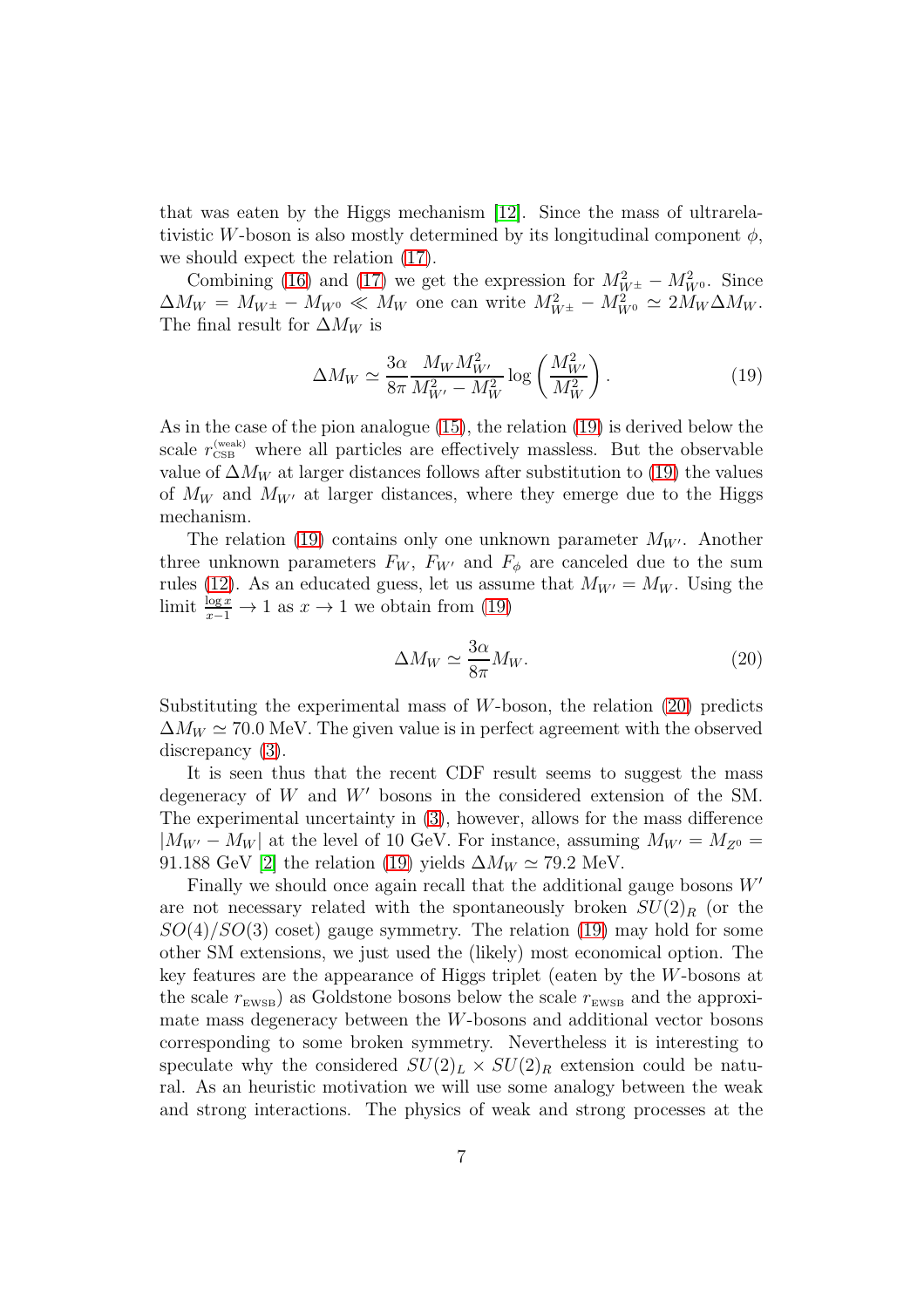scales  $r \geq r_{\text{EWSB}}$  is described be related Yang-Mills theories supplemented by the ubiquitous electromagnetic interactions. But the confinement of gauge bosons is realized differently in these two theories: The Higgs phase of weak interactions at distances above  $r_{\text{EWSB}}$  is a substitute of the confinement phase in QCD at distances above  $r_c \simeq 1$  fm. The strong interactions, however, have another important characteristic scale at distances smaller than  $r_{\rm c}$  — the scale of spontaneous  $SU(2)_L \times SU(2)_R$  Chiral Symmetry Breaking (CSB) in the two-flavor QCD,  $r_{\text{CSB}} \simeq 0.2$  fm (i.e., about 1 GeV). Since the underlying theories are somewhat similar, one could expect the existence of a counterpart for  $r_{\text{CSB}}$  in the weak interactions,  $r_{\text{CSB}}^{(\text{weak})}$ . What symmetry is then spontaneously broken at the scale  $r_{\text{CSB}}^{\text{(weak)}}$ ? Using again the analogy with QCD, it looks natural to expect that this symmetry is  $SU(2)_L \times SU(2)_R$ which expands the  $SU(2)_L$  part of the SM gauge symmetry to the distances  $r \lesssim r_{\text{\tiny CSB}}^{(\text{weak})} \ll r_{\text{\tiny EWSB}}$ . But contrary to the approximate global chiral symmetry of two-flavor QCD, this "weak chiral symmetry" is gauged, i.e., the left and right fermions in weak doublets are coupled to different gauge bosons. At larger distances, some mechanism must then confine or decouple from the SM interactions the right fermion doublets and  $W'$ .

Acknowledgements. This research was funded by the Russian Science Foundation grant number 21-12-00020.

## <span id="page-7-0"></span>References

- [1] T. Aaltonen et al. [CDF Collaboration], "High-precision measurement of the W boson mass with the CDF II detector," Science 376 (2022) no.6589, 170-176.
- <span id="page-7-1"></span>[2] P.A. Zyla et al. [Particle Data Group], "Review of Particle Physics," Prog. Theor. Exp. Phys. 2020 (2020) no.8, 083C01.
- <span id="page-7-2"></span>[3] J. de Blas, M. Pierini, L. Reina and L. Silvestrini, "Impact of the recent measurements of the top-quark and W-boson masses on electroweak precision fits," [arXiv:2204.04204](http://arxiv.org/abs/2204.04204) [hep-ph].
- <span id="page-7-3"></span>[4] J. Kawamura and S. Raby, "W mass in a model with vector-like leptons and  $U(1)$ '," [arXiv:2205.10480](http://arxiv.org/abs/2205.10480) [hep-ph].
- [5] R. Dcruz and A. Thapa, "W boson mass, dark matter and  $(g-2)$ <sub>l</sub> in ScotoZee neutrino mass model," [arXiv:2205.02217](http://arxiv.org/abs/2205.02217) [hep-ph].